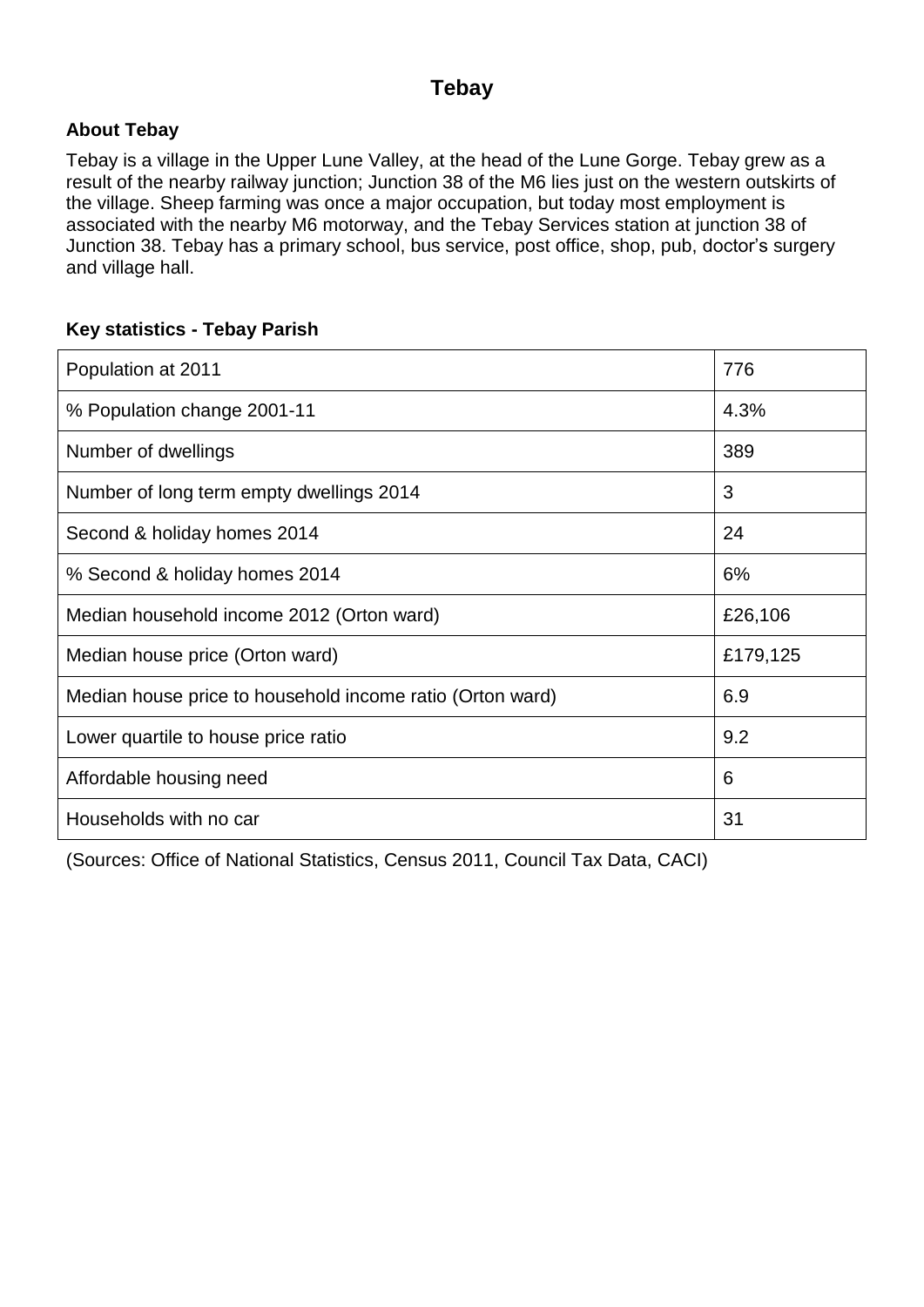#### **Map showing sites in Tebay**

Blue boundary - Preferred sites proposed for allocation

Red boundary - Sites assessed and not proposed for allocation

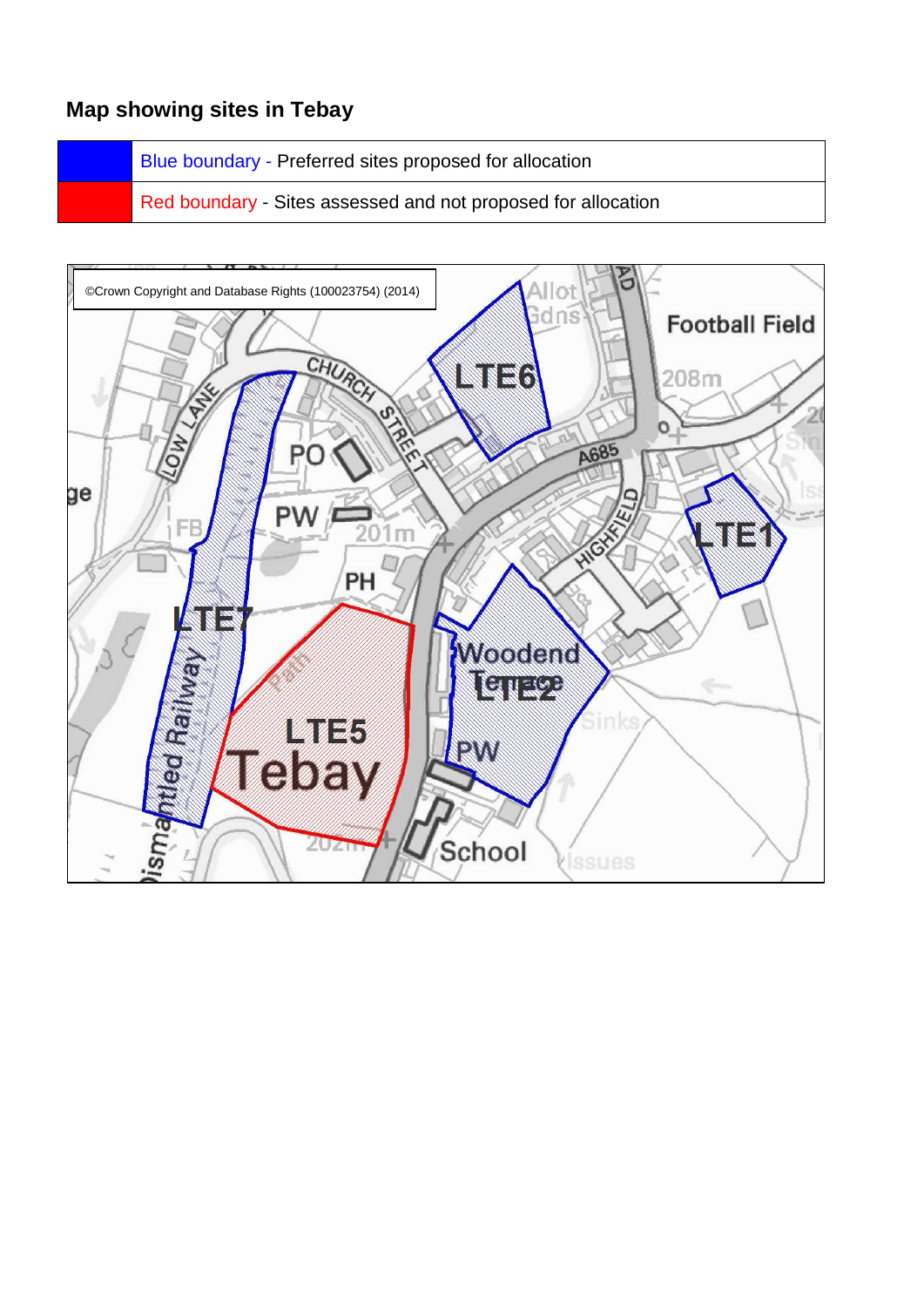# **LTE1 - Highfield behind School House, Tebay**



### **LTE1 - Highfield behind School House, Tebay**

| Is this site proposed for<br>allocation? | <b>Yes</b>                                                                                                                                                                                                                                                                                                                                                                                                                                                                       |
|------------------------------------------|----------------------------------------------------------------------------------------------------------------------------------------------------------------------------------------------------------------------------------------------------------------------------------------------------------------------------------------------------------------------------------------------------------------------------------------------------------------------------------|
| <b>Size</b>                              | 0.59 hectares                                                                                                                                                                                                                                                                                                                                                                                                                                                                    |
| <b>Potential Number of Houses</b>        | 9 (part developed)                                                                                                                                                                                                                                                                                                                                                                                                                                                               |
| Brownfield?                              | <b>Yes - Part Brownfield</b>                                                                                                                                                                                                                                                                                                                                                                                                                                                     |
| Description                              | The site is a mixed use site being partially brownfield and<br>mainly greenfield. The site is a slightly sloping site which<br>slopes towards the road. The sloping nature and the levels of<br>the surrounding land results in the site having topographical<br>constraints. There is one building on the edge of the site which<br>is constructed of concrete and sheeting which is in a poor state<br>of repair. There are also a number of dwellings on part of the<br>site. |
|                                          | There is existing access onto the site which is located between<br>existing houses. There is potential to access the site through<br>the existing residential development. Surrounding uses are<br>both residential and agricultural fields. The site is located<br>within the settlement of Tebay. The development of the site<br>would respect the character of the settlement within this area.                                                                               |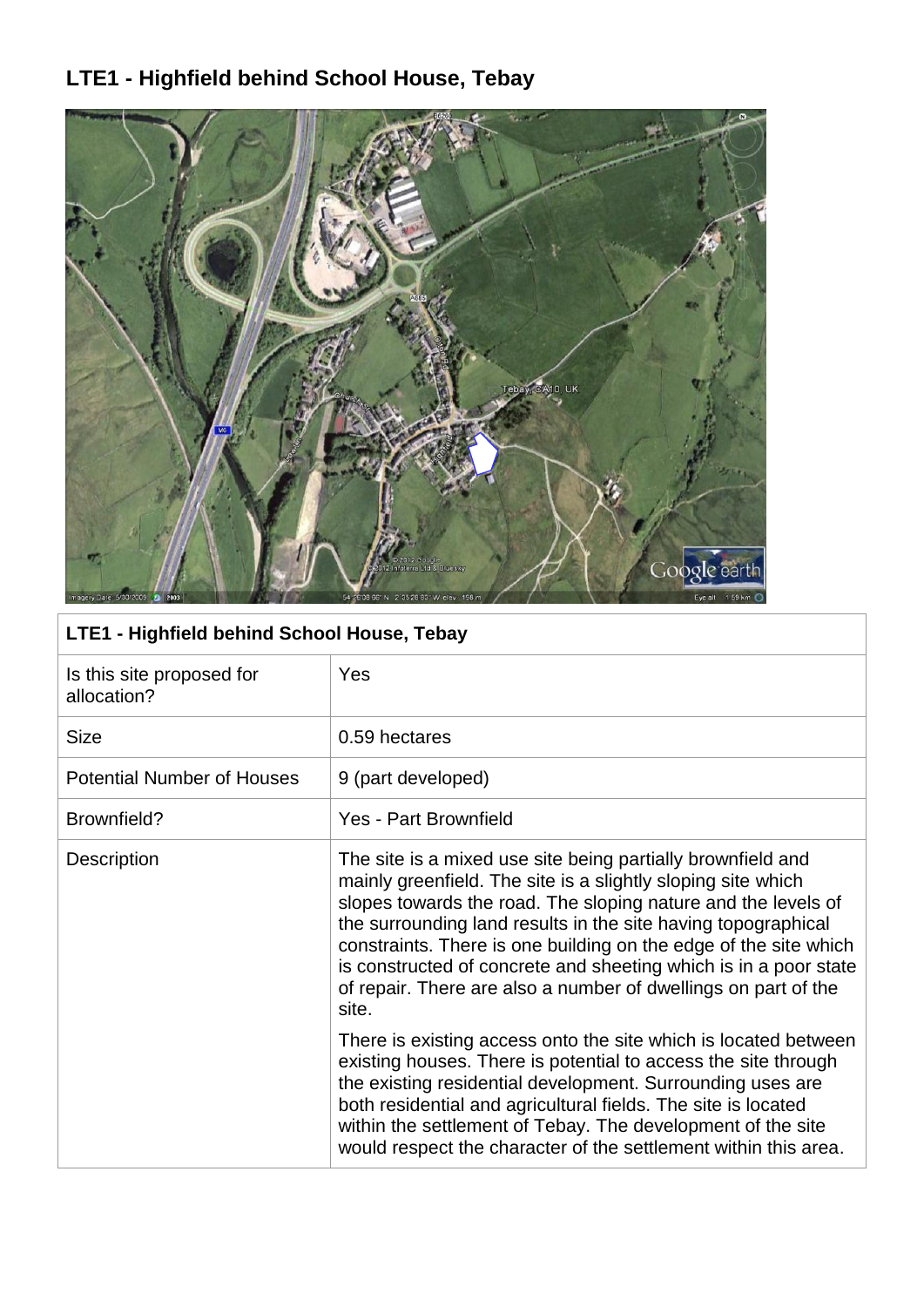| LTE1 - Highfield behind School House, Tebay |                                                                                                                                                                                                                                                                                                                                                                      |
|---------------------------------------------|----------------------------------------------------------------------------------------------------------------------------------------------------------------------------------------------------------------------------------------------------------------------------------------------------------------------------------------------------------------------|
| Is the site suitable?                       | The site was identified within the SHLAA which found "suitable"<br>as site is already partly developed and additional development<br>would be well related to the existing built form."                                                                                                                                                                              |
| Is the site available?                      | It is understood that there is an intention of the owner /<br>developer to bring the site forward. The site appears to be in<br>use and therefore the farm use would need to either cease or<br>be relocated to allow the site to become available.                                                                                                                  |
| Is the site achievable?                     | Yes.                                                                                                                                                                                                                                                                                                                                                                 |
| When will the site be<br>developed?         | 2014-19                                                                                                                                                                                                                                                                                                                                                              |
| <b>Issues/Constraints</b>                   | <b>Positive considerations</b>                                                                                                                                                                                                                                                                                                                                       |
|                                             | Allocated for housing in the Local Plan and SHLAA.<br>Site not within flood zones 2 or 3.<br>Served by current acceptable access.<br>No Scheduled Ancient Monuments within 250m of site.<br>No impact on settings of nearest listed buildings.<br>No environmental designations within 250m of site.<br>$\bullet$<br>Recent residential development on part of site. |
|                                             | <b>Issues to consider</b>                                                                                                                                                                                                                                                                                                                                            |
|                                             | Potential contamination study required due to existing<br>building on site.<br>Potential for road and rail noise disturbance.<br>Potential ecological issues - bats and owl surveys<br>required.                                                                                                                                                                     |
| Public consultation response                | Two neutral comments made that reference should be given to<br>the adjacent ethylene pipeline and any safeguarding issues<br>that might arise.                                                                                                                                                                                                                       |
| Source/Reason it is proposed                | The site was included in the Issues and Options consultation<br>document.                                                                                                                                                                                                                                                                                            |
|                                             | The site is allocated as housing land within the local plan.                                                                                                                                                                                                                                                                                                         |
|                                             | The site was identified within the SHLAA which found "suitable"<br>as site is already partly developed and additional development<br>would be well related to the existing built form."                                                                                                                                                                              |

The site has a score of 76% with the higher the score the more preferable the site subject to overcoming issues raised.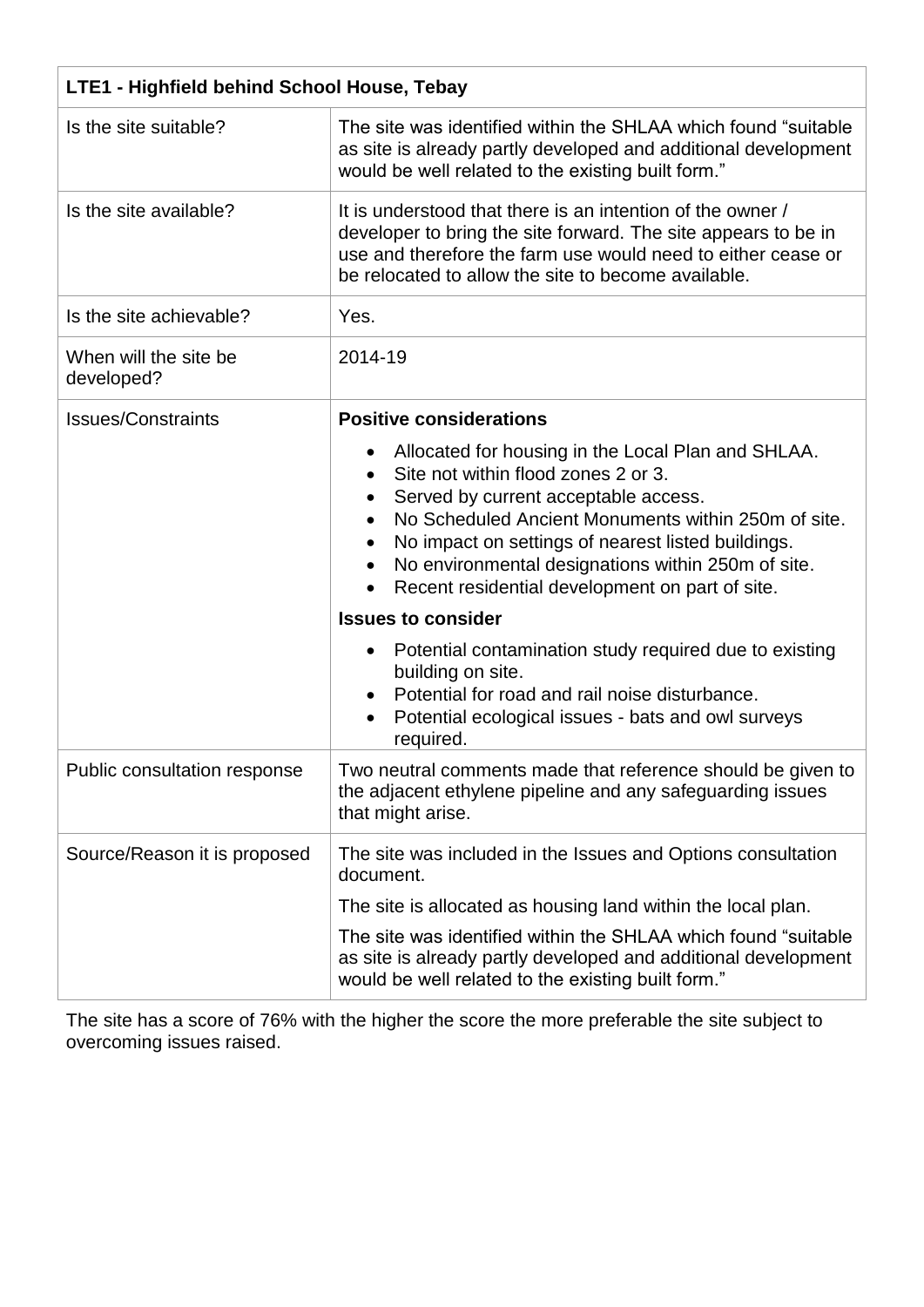# **LTE2 - Woodend, (near School), Tebay**



### **LTE2 - Woodend, (near School), Tebay**

| Is this site proposed for<br>development? | Yes                                                                                                                                                                                                                                                                                                                                                                                                                                                                                                               |
|-------------------------------------------|-------------------------------------------------------------------------------------------------------------------------------------------------------------------------------------------------------------------------------------------------------------------------------------------------------------------------------------------------------------------------------------------------------------------------------------------------------------------------------------------------------------------|
| <b>Size</b>                               | 1.25 hectares                                                                                                                                                                                                                                                                                                                                                                                                                                                                                                     |
| <b>Potential Number of Houses</b>         | 38                                                                                                                                                                                                                                                                                                                                                                                                                                                                                                                |
| Brownfield?                               | <b>No</b>                                                                                                                                                                                                                                                                                                                                                                                                                                                                                                         |
| <b>Description</b>                        | The site is a greenfield site. The site is an undulating site<br>which may have some topographical constraints to address<br>during development. There is an existing access to the site<br>which is poor and is located adjacent to the bus stop.<br>Surrounding uses are both residential and agricultural fields.<br>The site is located at the edge of the settlement of Tebay. The<br>development of the site would respect the character of the<br>settlement within this area, although the site is large. |
| Is the site suitable?                     | The site was identified within the SHLAA which found "suitable"<br>subject to highways issues being resolved."                                                                                                                                                                                                                                                                                                                                                                                                    |
| Is the site available?                    | The site is confirmed as being available. The site appears to<br>be in use and therefore the farm use would need to cease to<br>allow the site to become available.                                                                                                                                                                                                                                                                                                                                               |
| Is the site achievable?                   | Yes.                                                                                                                                                                                                                                                                                                                                                                                                                                                                                                              |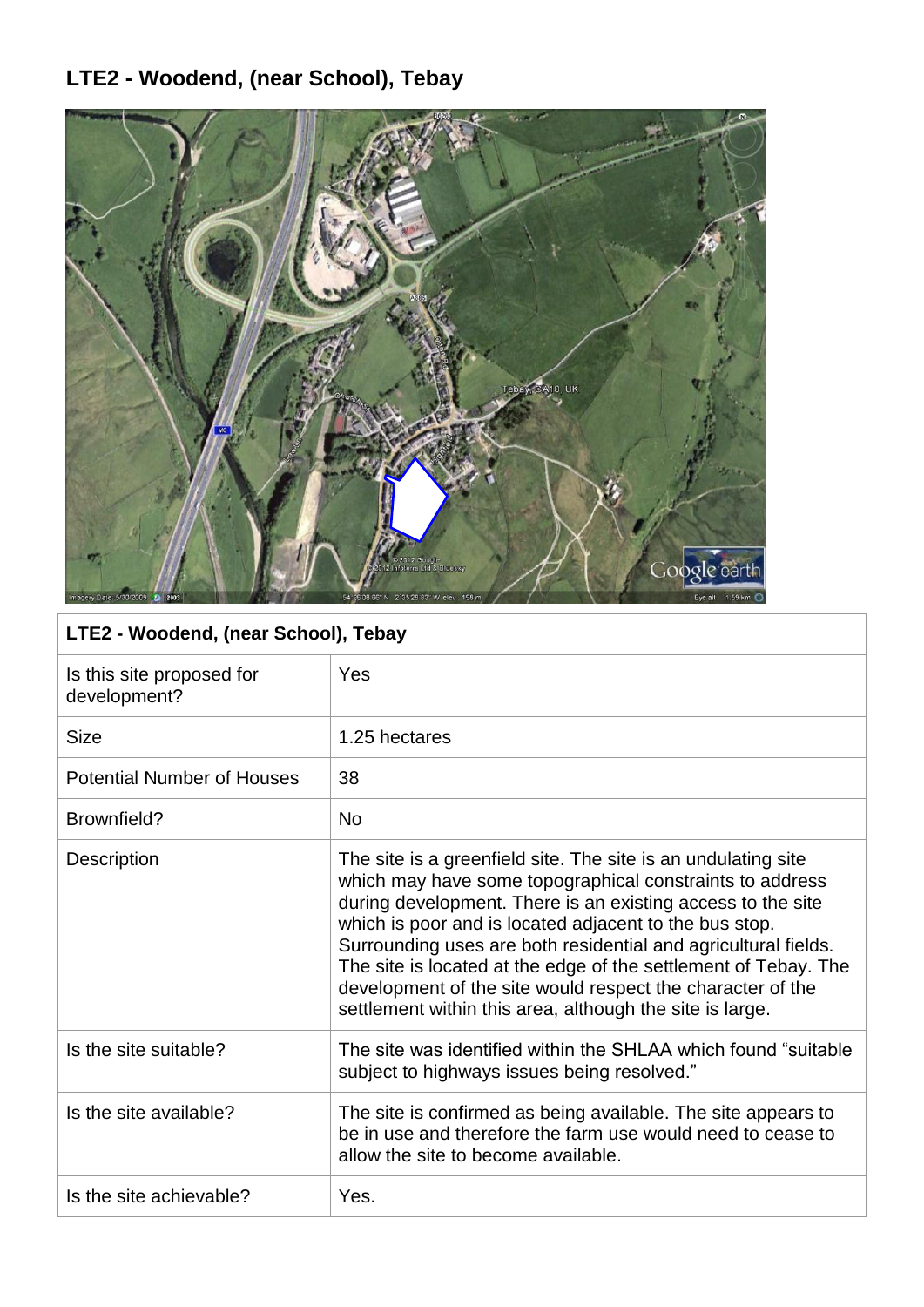| LTE2 - Woodend, (near School), Tebay |                                                                                                                                                                                                                                                                                                                            |
|--------------------------------------|----------------------------------------------------------------------------------------------------------------------------------------------------------------------------------------------------------------------------------------------------------------------------------------------------------------------------|
| When will the site be<br>developed?  | 2014-19                                                                                                                                                                                                                                                                                                                    |
| <b>Issues/Constraints</b>            | <b>Positive considerations</b><br>Edge of settlement.<br>Site not within flood zones 2 or 3.<br>No Scheduled Ancient Monuments within 250m of site.<br>No impact on settings of nearest listed buildings.<br>No environmental designations within 250m of site.<br><b>Issues to consider</b><br>Access issues to consider. |
| Public consultation response         | Potential for road and rail noise disturbance.<br>Two neutral comments made that reference should be given to<br>the adjacent ethylene pipeline and any safeguarding issues<br>that might arise.                                                                                                                           |
| Source/Reason it is proposed         | The site was included in the Issues and Options consultation<br>document.<br>The site is allocated as housing land within the 1996 local<br>plan.<br>The site was identified within the SHLAA which found "suitable"<br>subject to highways issues being resolved."                                                        |

The site has a score of 76% with the higher the score the more preferable the site subject to overcoming issues raised.

### **LTE3 - Lune Valley Court, Tebay**

#### **LTE4 - Lune Valley Cottages, Tebay**

These sites were included in the issues and Options consultation but have not been subject to assessment as they fall below the site size threshold for allocation.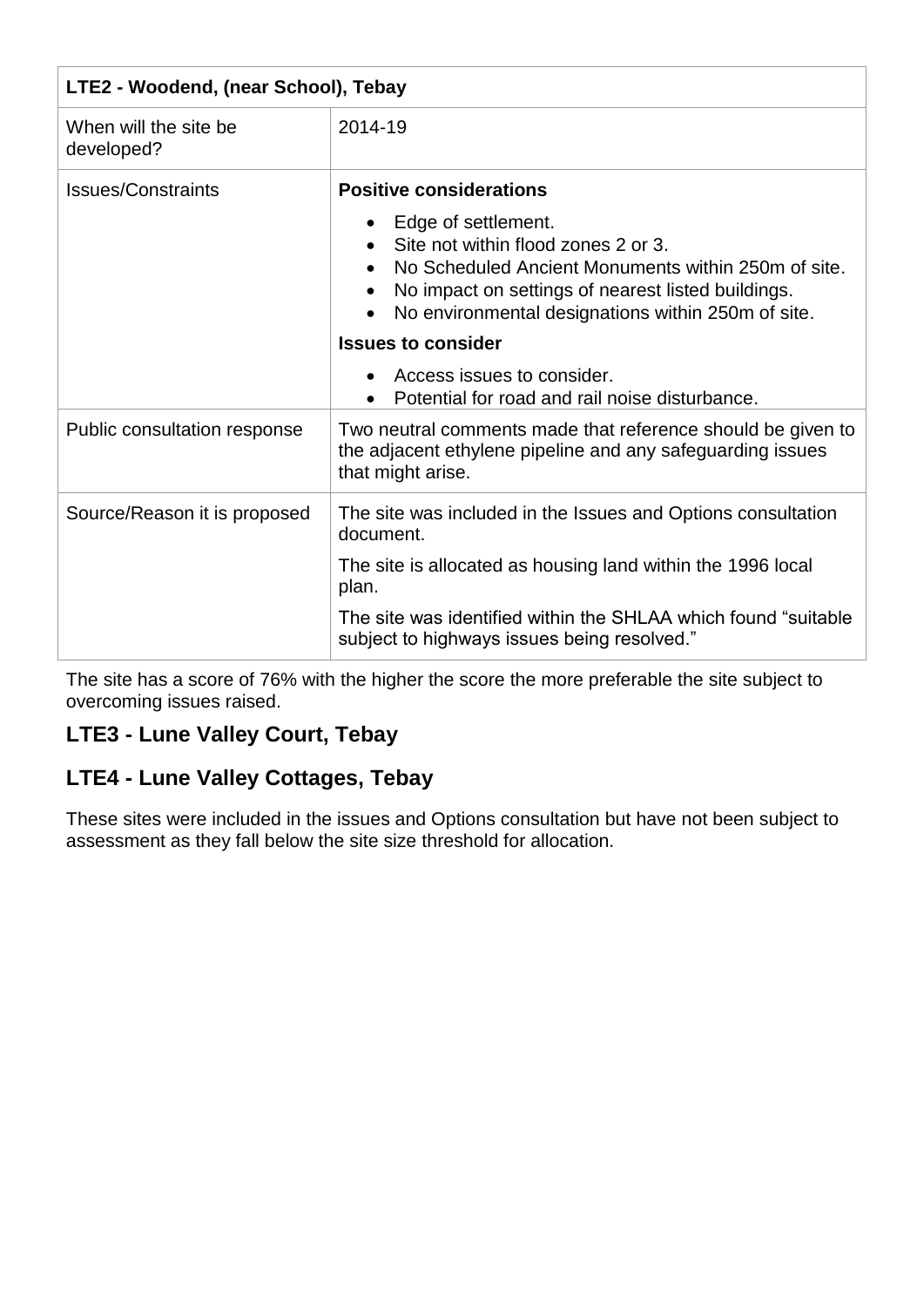# **LTE5 - Land adjacent the Cross Keys, Tebay**



### **LTE5 - Land adjacent the Cross Keys, Tebay**

| Is this site proposed for<br>development? | <b>No</b>                                                                                                                                                                                                                                                                                                                                                     |
|-------------------------------------------|---------------------------------------------------------------------------------------------------------------------------------------------------------------------------------------------------------------------------------------------------------------------------------------------------------------------------------------------------------------|
| <b>Size</b>                               | 1.77 hectares                                                                                                                                                                                                                                                                                                                                                 |
| <b>Potential Number of Houses</b>         | 53                                                                                                                                                                                                                                                                                                                                                            |
| Brownfield?                               | <b>No</b>                                                                                                                                                                                                                                                                                                                                                     |
| Description                               | The site is a greenfield site. The site is a sloping site which<br>would have topographical constraints to address during<br>development. There is an existing access to the site which is<br>at the corner of the site adjacent to the public house. The<br>visibility appears acceptable but there may be a conflict with<br>the users of the public house. |
|                                           | Surrounding uses are both residential and agricultural fields.<br>The site is located outside the settlement of Tebay. The<br>development of the site would extend the settlement into the<br>open countryside. The site is also too large and if considered<br>acceptable would need to be reduced.                                                          |
| Is the site suitable?                     | The site was identified within the SHLAA which found<br>"unsuitable as the size and location of the proposed<br>development would have a negative impact on the surrounding<br>area."                                                                                                                                                                         |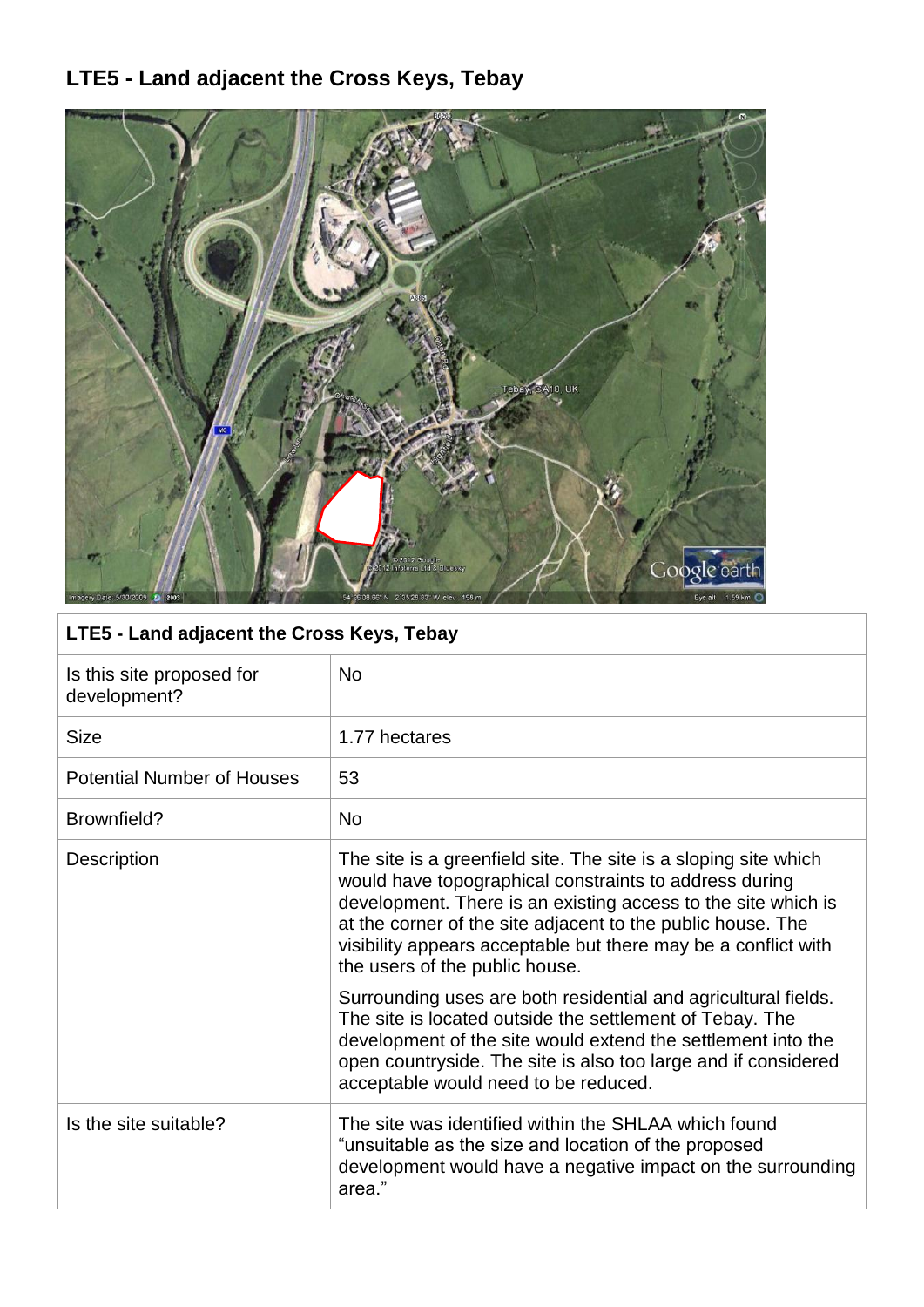| LTE5 - Land adjacent the Cross Keys, Tebay |                                                                                                                                                                                                                                                                                                                                                                                                                                                                                                                 |
|--------------------------------------------|-----------------------------------------------------------------------------------------------------------------------------------------------------------------------------------------------------------------------------------------------------------------------------------------------------------------------------------------------------------------------------------------------------------------------------------------------------------------------------------------------------------------|
| Is the site available?                     | It is understood that there is an intention of the owner /<br>developer to bring the site forward. The site appears to be in<br>use and therefore the farm use would need to cease to allow<br>the site to become available.                                                                                                                                                                                                                                                                                    |
| Is the site achievable?                    | Currently unknown.                                                                                                                                                                                                                                                                                                                                                                                                                                                                                              |
| When will the site be<br>developed?        | The site is not currently proposed for development. No live /<br>extant residential applications on the site.                                                                                                                                                                                                                                                                                                                                                                                                   |
| <b>Issues/Constraints</b>                  | <b>Positive considerations</b><br>Site not within flood zones 2 or 3.<br>No Schedule Ancient Monuments within 250m of site.<br>No impact on settings of nearest listed buildings.<br>No environmental designations within 250m of site.<br><b>Issues to consider</b><br>Outside settlement.<br>Drainage ditch on site.<br>Potential ecological issues due to drainage ditch.<br>Access issues to consider.<br>Large site-disregarded from SHLAA due to scale.<br>Potential for road and rail noise disturbance. |
| Public consultation response               | One response was received in support of the site.                                                                                                                                                                                                                                                                                                                                                                                                                                                               |
| Source/Reason it is proposed               | The site was included in the Issues and Options consultation<br>document.<br>The site was identified within the SHLAA which found<br>"unsuitable as the size and location of the proposed<br>development would have a negative impact on the surrounding<br>area."                                                                                                                                                                                                                                              |

The site has a score of 73% with the higher the score the more preferable the site subject to overcoming issues raised.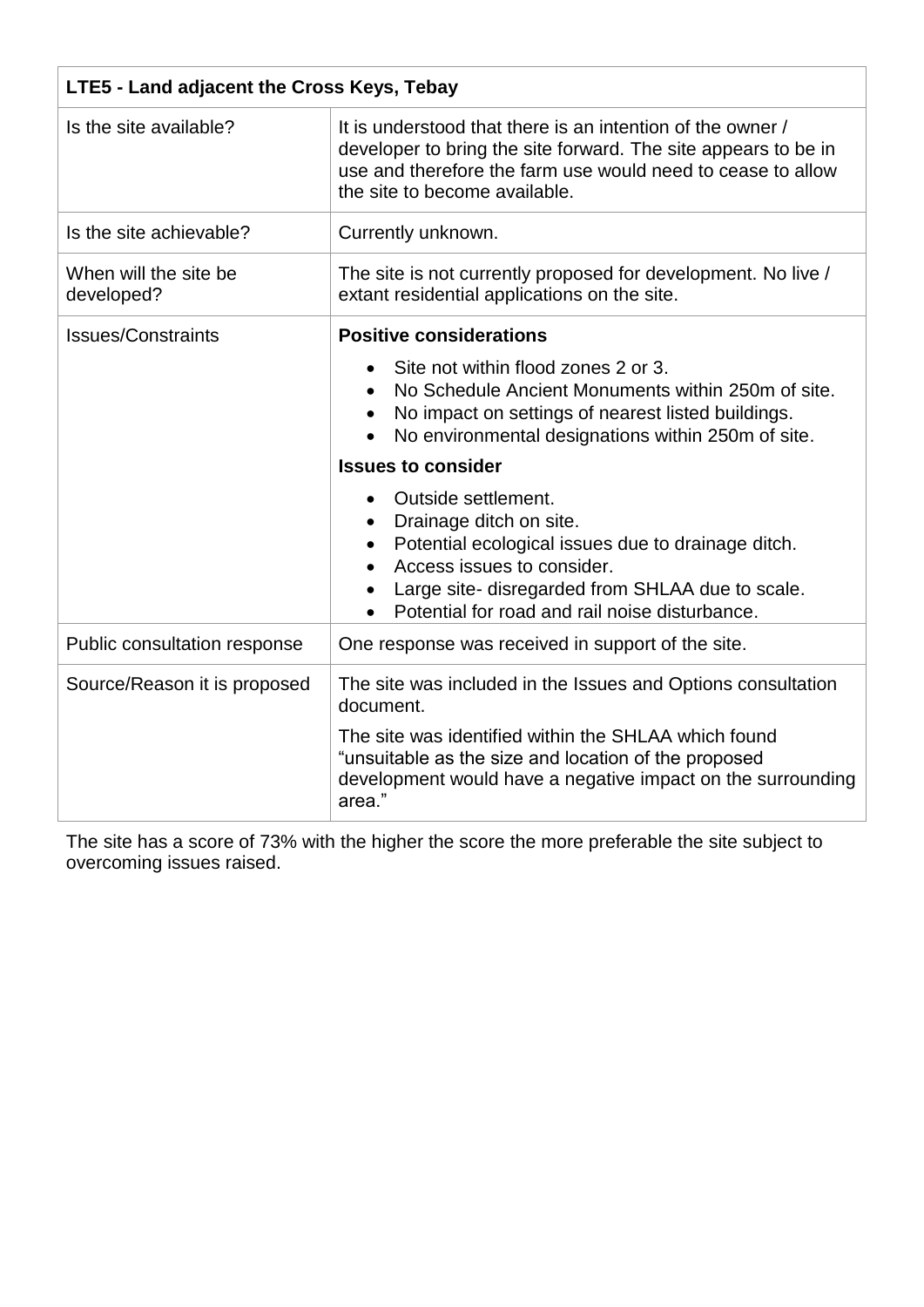# **LTE6 - Land adjacent Church Rise, Tebay**



### **LTE6 - Land adjacent Church Rise, Tebay**

| Is this site proposed for<br>development? | Yes                                                                                                                                                                                                                                                                                                                                                                                                                                                                              |
|-------------------------------------------|----------------------------------------------------------------------------------------------------------------------------------------------------------------------------------------------------------------------------------------------------------------------------------------------------------------------------------------------------------------------------------------------------------------------------------------------------------------------------------|
| <b>Size</b>                               | 0.63 hectares                                                                                                                                                                                                                                                                                                                                                                                                                                                                    |
| <b>Potential Number of Houses</b>         | 16 (discounting 2 under construction)                                                                                                                                                                                                                                                                                                                                                                                                                                            |
| Brownfield?                               | Yes - Part Brownfield                                                                                                                                                                                                                                                                                                                                                                                                                                                            |
| Description                               | The site is a mixed site with the majority being greenfield.<br>There is one building on the site which is a rendered and slate<br>construction and would be suitable for conversion. The site is a<br>sloping site which has topographical constraints to address<br>during development. There is an existing access to the site<br>which is located at the head of the turning head on the<br>adjacent residential estate. There is a Public Right of Way<br>through the site. |
|                                           | Surrounding uses are both residential and agricultural fields.<br>The building on the site is a local surgery and this would need<br>to be relocated. The site is located within the settlement of<br>Tebay. The development of the site would respect the<br>character of the area.                                                                                                                                                                                             |
| Is the site suitable?                     | The site was identified within the SHLAA and discounted due<br>to amenity open space and adjacent to allotments.                                                                                                                                                                                                                                                                                                                                                                 |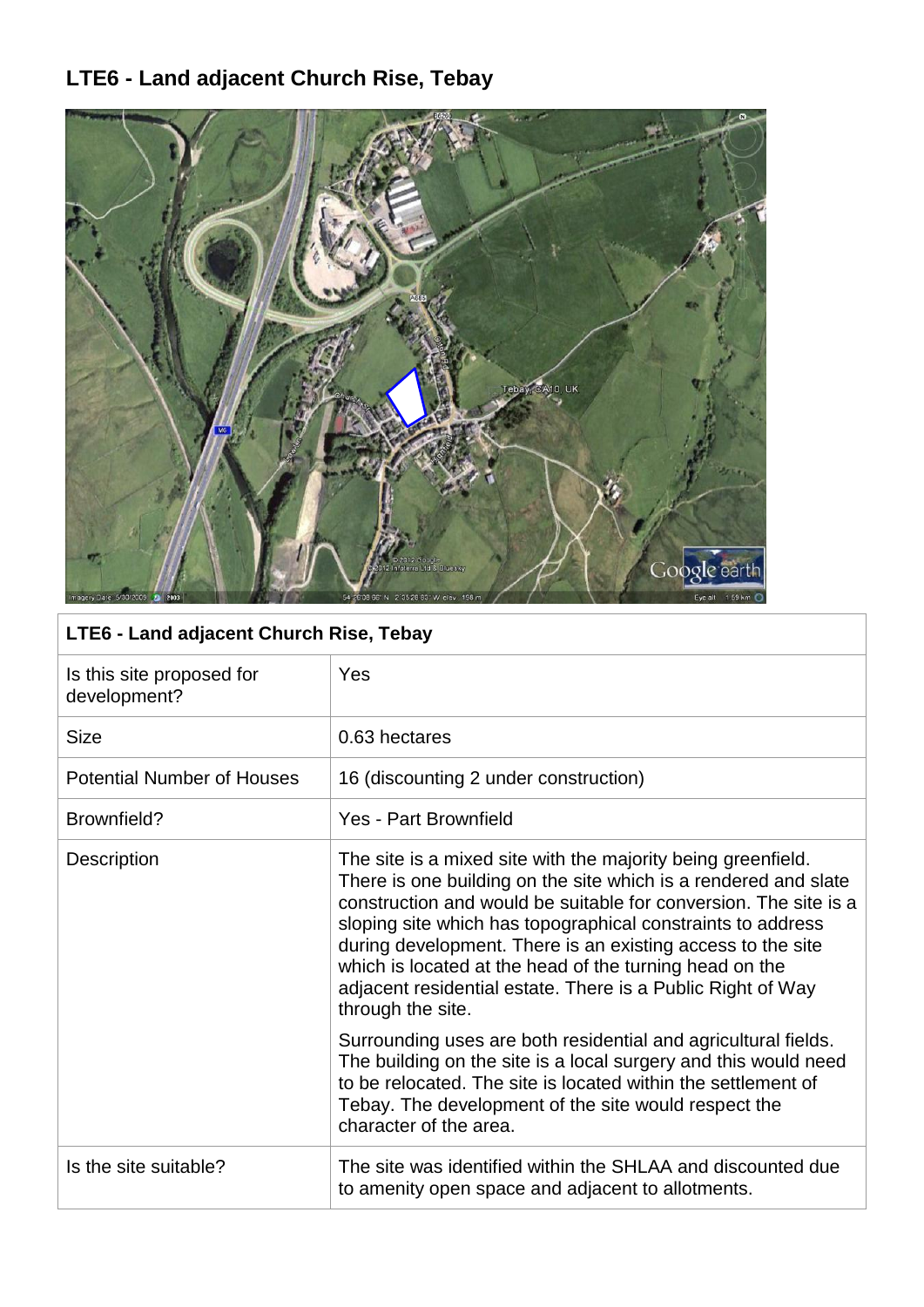| LTE6 - Land adjacent Church Rise, Tebay |                                                                                                                                                                                                                                                                                                                                                                                                   |
|-----------------------------------------|---------------------------------------------------------------------------------------------------------------------------------------------------------------------------------------------------------------------------------------------------------------------------------------------------------------------------------------------------------------------------------------------------|
| Is the site available?                  | It is understood that there is an intention of the owner /<br>developer to bring the site forward. The site appears to be in<br>use and therefore the use would need to cease to allow the<br>site to become available. The building is a surgery and<br>therefore this would need to be relocated if the whole site were<br>to be developed.                                                     |
| Is the site achievable?                 | Currently unknown.                                                                                                                                                                                                                                                                                                                                                                                |
| When will the site be<br>developed?     | 2020-2025. Planning permission has been granted for the<br>development of 4 dwellings on part of the site, under two<br>separate applications- 10/0851 and 10/0834 (Reserved<br>Matters). Construction has commenced on two of these.                                                                                                                                                             |
| <b>Issues/Constraints</b>               | <b>Positive considerations</b><br>Within settlement.<br>Existing acceptable access.<br>Site not within flood zones 2 or 3.<br>No Scheduled Ancient Monuments within 250m of site.<br>No impact on settings of nearest listed buildings.<br>No environmental designations within 250m of site.<br>Planning permission for residential development on part<br>of site.<br><b>Issues to consider</b> |
|                                         | Relocation of local surgery if full site developed.<br>Potential for road and rail noise disturbance.<br>Public Right of Way on site.                                                                                                                                                                                                                                                             |
| Public consultation response            | No responses were received                                                                                                                                                                                                                                                                                                                                                                        |
| Source/Reason it is proposed            | The site was included in the Issues and Options consultation<br>document.                                                                                                                                                                                                                                                                                                                         |

The site has a score of 81% with the higher the score the more preferable the site subject to overcoming issues raised.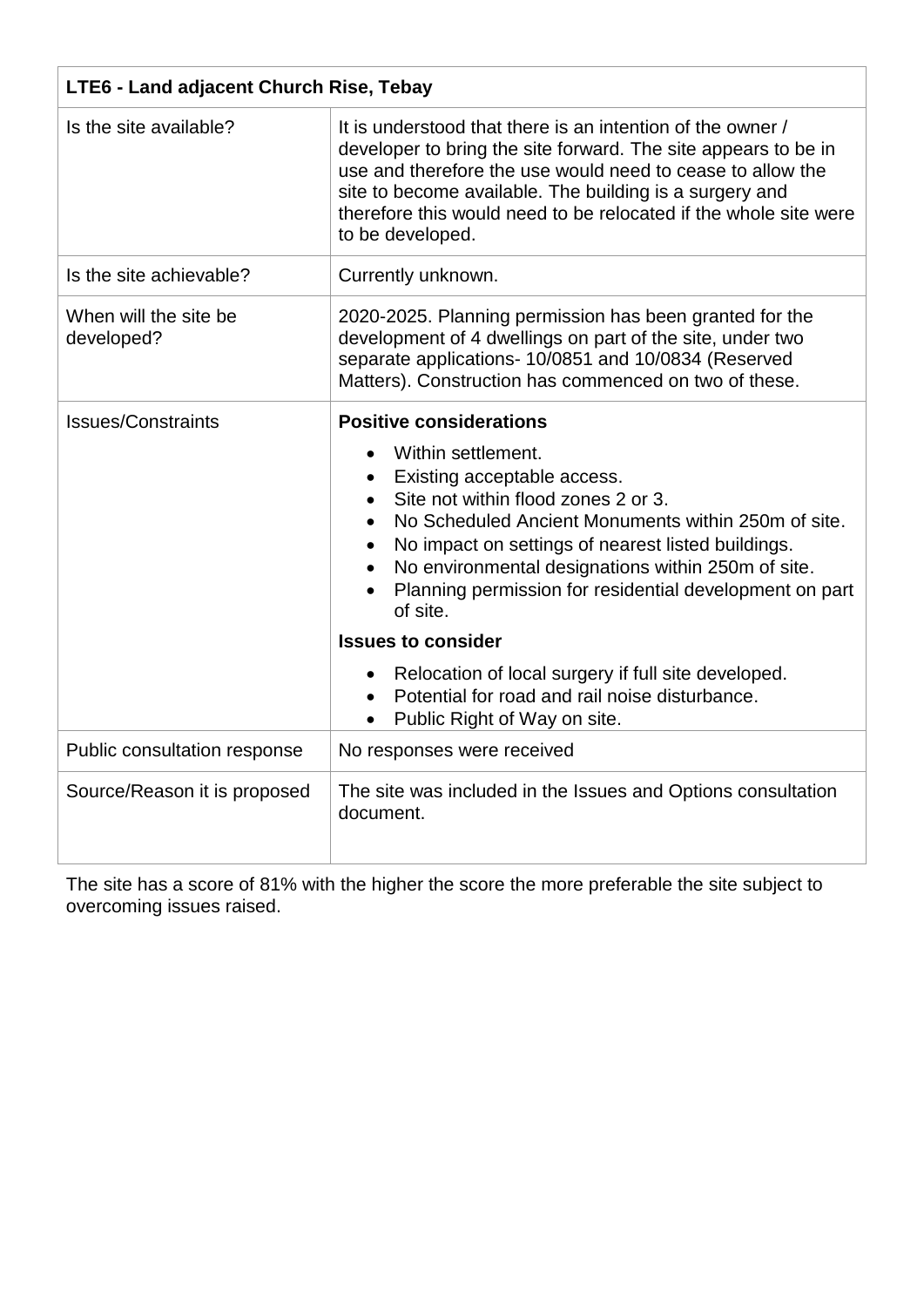# **LTE7 - Former Railway Cutting, Tebay**



### **LTE7 - Former Railway Cutting, Tebay**

| Is this site proposed for<br>allocation? | Yes - part                                                                                                                                                                                                                                        |
|------------------------------------------|---------------------------------------------------------------------------------------------------------------------------------------------------------------------------------------------------------------------------------------------------|
| <b>Size</b>                              | 1.37 hectares                                                                                                                                                                                                                                     |
| <b>Potential Number of Houses</b>        | 16 (on part of the site)                                                                                                                                                                                                                          |
| Brownfield?                              | Yes                                                                                                                                                                                                                                               |
| Description                              | The site is a brownfield site. The site is a level site with large<br>earth bunds on the site which create topographical constraints<br>to address during development. There is an existing access to<br>the site located at the end of the site. |
|                                          | There is a Public Right of Way through the site. Surrounding<br>uses are agricultural fields. The site is located outside the<br>settlement of Tebay. The development of the whole site would<br>extend the settlement into the open countryside. |
| Is the site suitable?                    | The site was identified within the SHLAA and excluded as<br>"poorly related and extends beyond strong physical settlement<br>boundary."                                                                                                           |
| Is the site available?                   | It has been confirmed that the site is available.                                                                                                                                                                                                 |